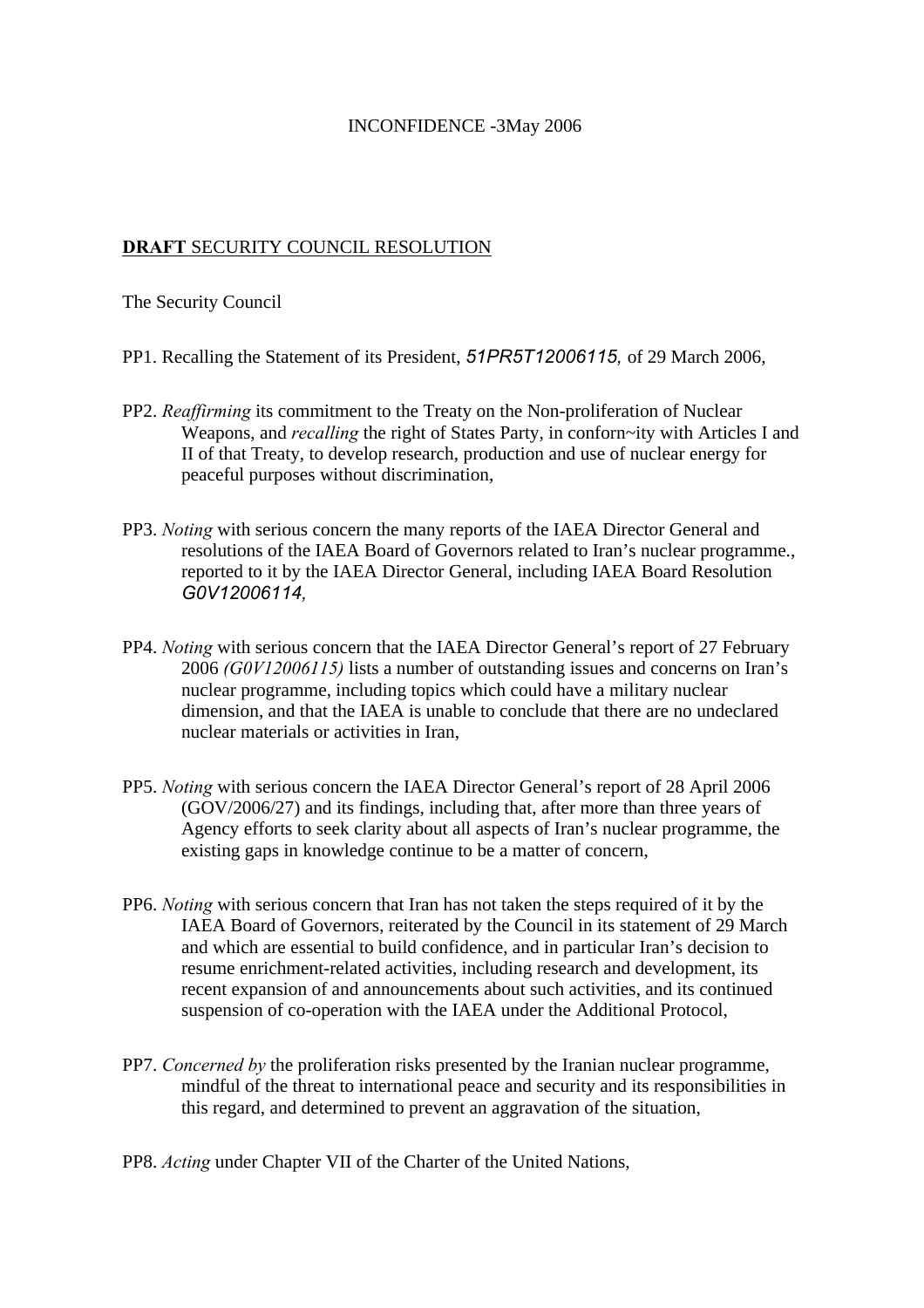## INCONFIDENCE -3May 2006

- OP 1. *Calls upon* Iran without further delay to take the steps required by the IAEA Board of Governors in its resolution GOV/2006/14, which are essential to build confidence in the exclusively peaceful purpose of its nuclear programme and to resolve outstanding quons,
- 0P2. *Decides,* in this regard, that Iran shall suspend all enrichment-related and reprocessing activities, including research and development, to be verified by the IAEA, and suspend the constmction of a reactor moderated by heavy water,